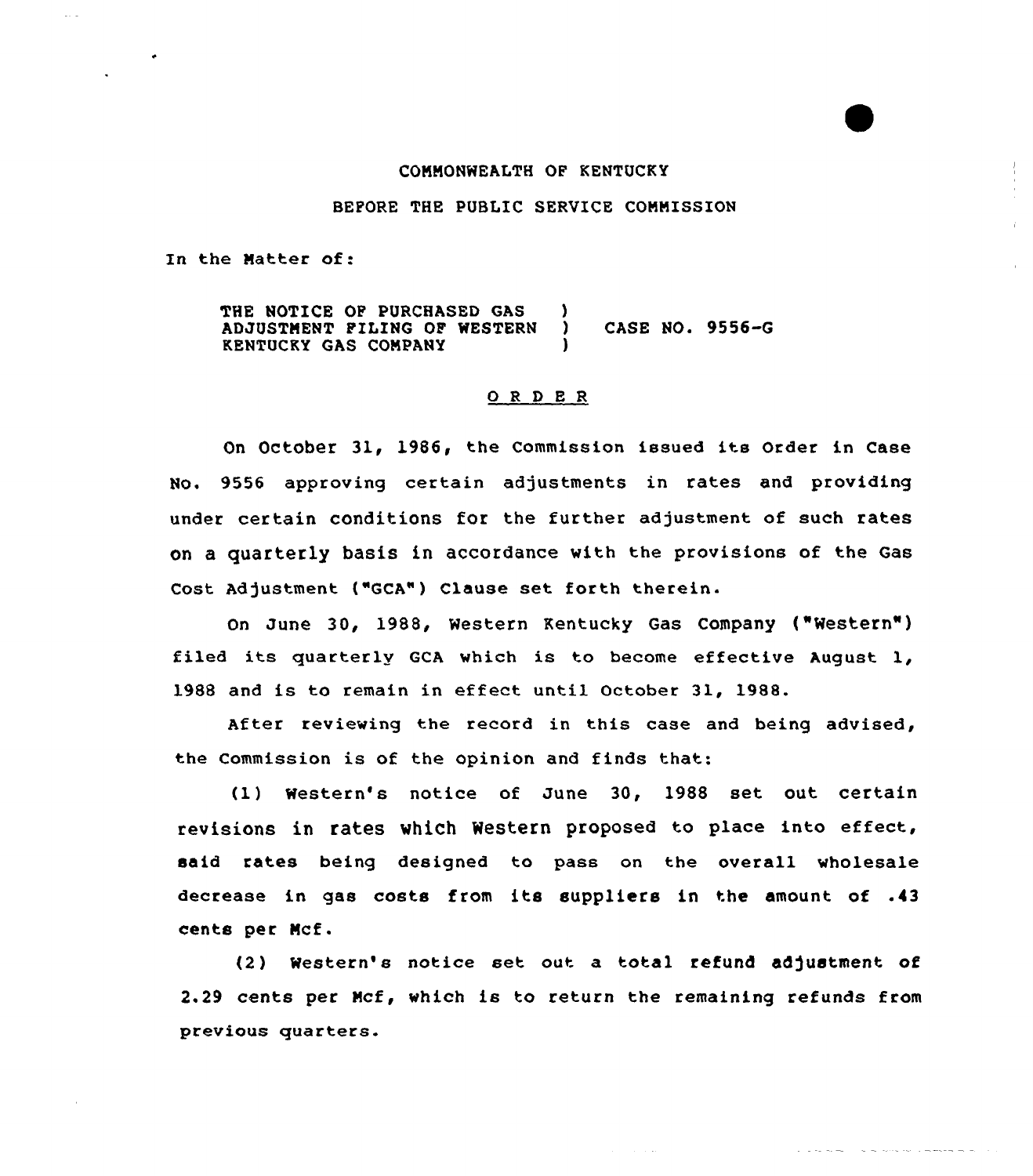(3) Western's notice set out an actual adjustment of .66 cents per Ncf to recover previous undercollections from its customers.

(4 ) Western's notice set out a balance adjustment in the amount of (.63) cents per Wcf to reconcile previous actual adjustments.

(5) Western proposed a GCA, or a decrease from its Base Cost of Gas Component, of 30.47 cents per Ncf. This decrease represents the combined effect of the supplier decrease, the refund, actual and balancing adjustments.

(6) Western's adjustments in rates under the provisions approved by the commission in its order in case No. 9556, dated October 31, 1986, are fair, just, and reasonable and in the public interest and should be effective with final meter readings on and after August 1, 1988.

(7 ) Western's filing of June 30, 1988 included some supplementary information concerning its actual adjustment for which it requested confidentiality. The Commission is still in the process of reviewing this request. western's information will be accorded confidential treatment until the Commission has finished its investigation and reached <sup>a</sup> decision.

IT IS THEREFORE ORDERED that:

(1) The rates in the Appendix to this order be and they hereby are authorised effective with final meter readings on and after August 1, 1988.

(2) The GCA shall be (30.47) cents per Mcf effective with final meter readings on and after August 1, 1988.

 $-2-$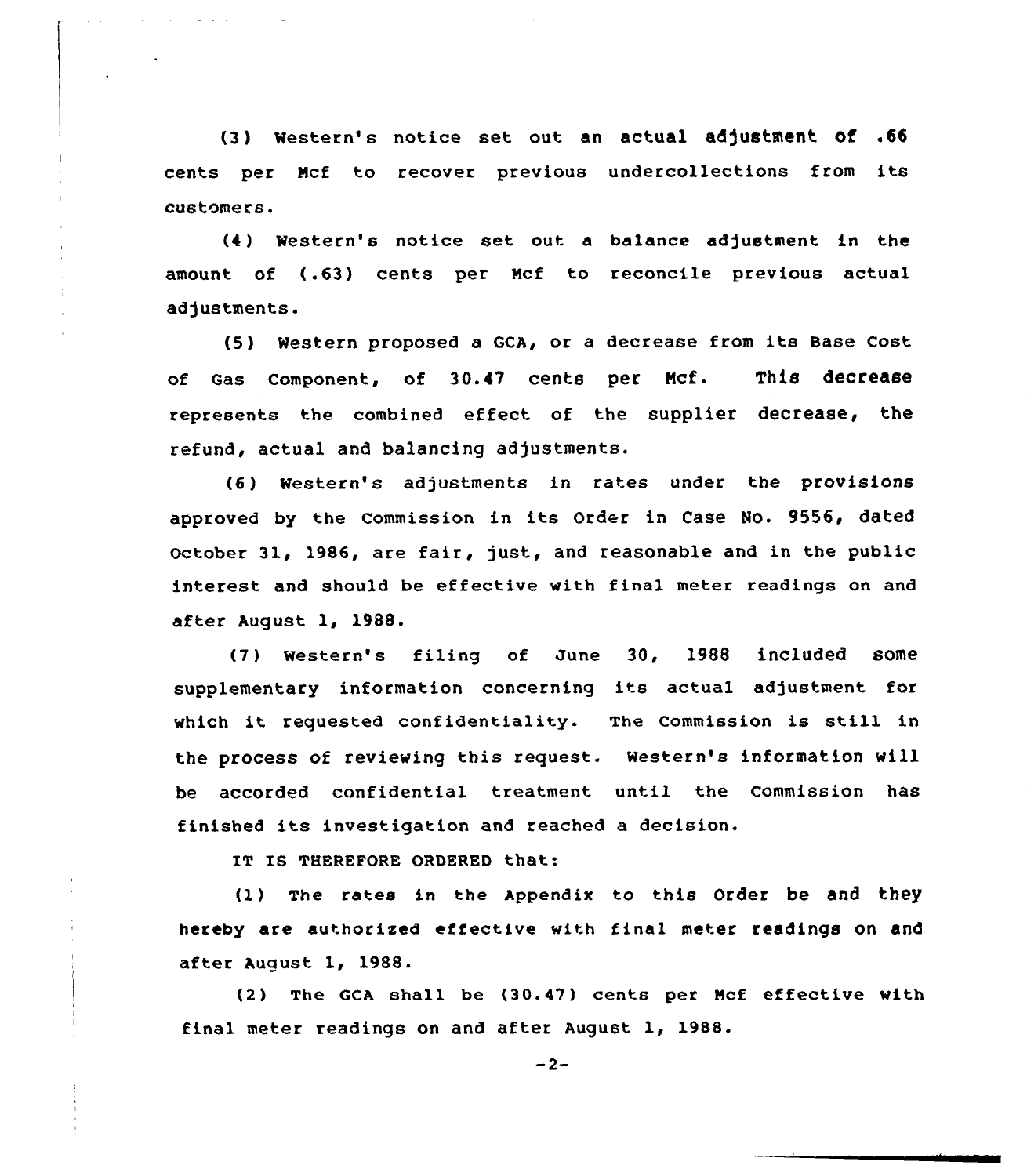(3 ) Within 30 days of the date of this Order Western shall file with this Commission its revised tariffs setting out the rates authorized herein.

Done at Frankfort, Kentucky, this 22nd day of July, 1988.

PUBLIC SERVICE COMMISSION

Chairman

C'll~ Chairman

rman<br>11 Williams f

and a salar

ATTEST:

Executive Director